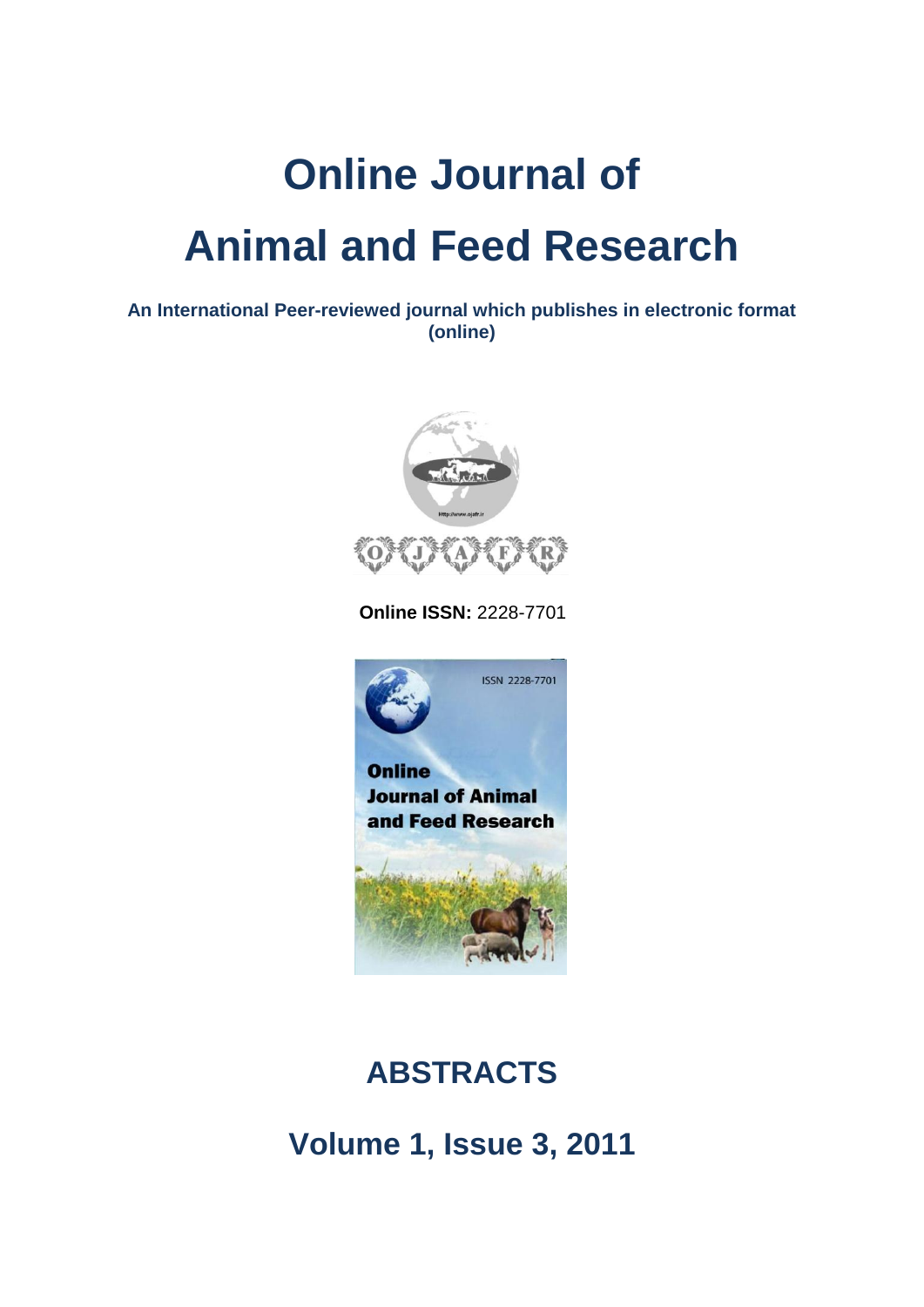## **Table of Contents**

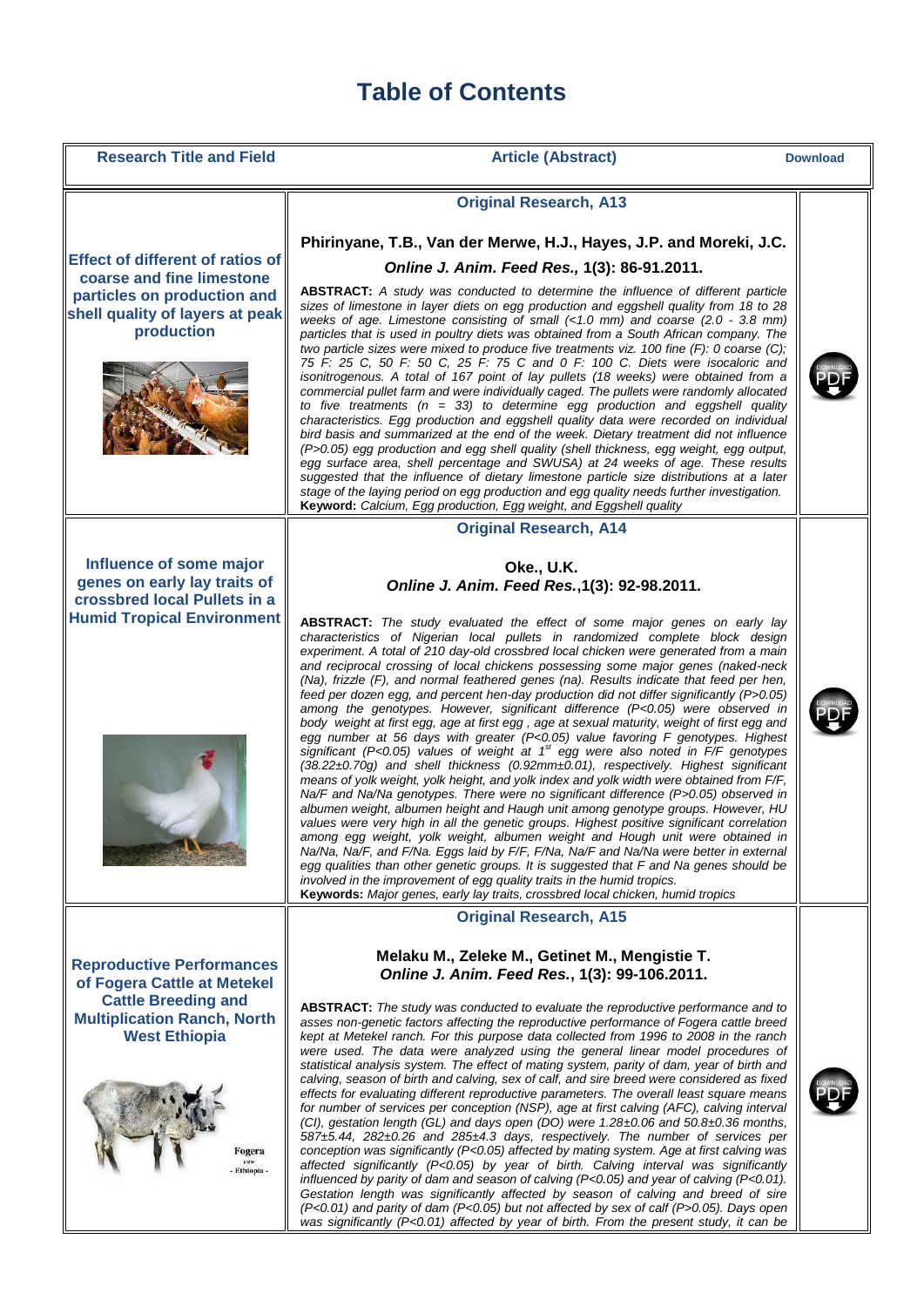|                                                                                                                                                                                             | concluded that the non-genetic factors had exerted significant effects on the<br>reproductive performance of Fogera Cattle breed kept at ranch. Thus, to improve<br>reproductive performance of the Fogera cattle breed, great effort should be made<br>towards mitigating negative impacts of those non-genetic factors.<br>Keywords: Age at first calving, calving interval, days open, Fogera cattle, gestation<br>length                                                                                                                                                                                                                                                                                                                                                                                                                                                                                                                                                                                                                                                                                                                                                                                                                                                                                                                                                                                                                                                                                                                                                                                                                                                                                                                                                                                                                                                                                                                                                                                                                                                                                                                                                                                                                                                                                                                                                                                                                                                                                                                                                                                                                                                                                                                                                                                                                                                                                                            |  |
|---------------------------------------------------------------------------------------------------------------------------------------------------------------------------------------------|-----------------------------------------------------------------------------------------------------------------------------------------------------------------------------------------------------------------------------------------------------------------------------------------------------------------------------------------------------------------------------------------------------------------------------------------------------------------------------------------------------------------------------------------------------------------------------------------------------------------------------------------------------------------------------------------------------------------------------------------------------------------------------------------------------------------------------------------------------------------------------------------------------------------------------------------------------------------------------------------------------------------------------------------------------------------------------------------------------------------------------------------------------------------------------------------------------------------------------------------------------------------------------------------------------------------------------------------------------------------------------------------------------------------------------------------------------------------------------------------------------------------------------------------------------------------------------------------------------------------------------------------------------------------------------------------------------------------------------------------------------------------------------------------------------------------------------------------------------------------------------------------------------------------------------------------------------------------------------------------------------------------------------------------------------------------------------------------------------------------------------------------------------------------------------------------------------------------------------------------------------------------------------------------------------------------------------------------------------------------------------------------------------------------------------------------------------------------------------------------------------------------------------------------------------------------------------------------------------------------------------------------------------------------------------------------------------------------------------------------------------------------------------------------------------------------------------------------------------------------------------------------------------------------------------------------|--|
| <b>Effects of supplemented</b><br>diets with garlic organic<br>extract and streptomycin<br>sulphate on intestinal<br>microflora and nutrients<br>digestibility in broilers                  | <b>Original Research, A16</b><br>Dieumou, F.E., Tegui A., Kuiate, J.R., Tamokou, J.D., Doma,<br>U.D., Abdullahi, U.S., Chiroma, A.E.<br>Online J. Anim. Feed Res., 1(3): 107-113.2011.<br>ABSTRACT: This experiment was carried out to study the effects of garlic organic<br>extract and streptomycin sulphate on intestinal microflora and nutrients digestibility in<br>broilers. Forty eight Hubbard line one day old chicks with equal numbers of males and<br>females were randomly divided into four treatments to conduct a 4x2 factorial<br>experiment in a completely randomised design. The diets were supplemented with: no<br>supplement (control), garlic organic extract at 40 ppm/kg (GOE 40ppm), garlic organic<br>extract at 60 ppm/kg (GOE 60ppm) and streptomycin sulphate at 30 ppm/kg (SS 30ppm)<br>administered by oral gavage from day13 to day 47 of experiment. There were two birds<br>(males or females) per experimental unit, replicated three times in twenty four deep litter<br>pens. The colony forming units of Escherichia coli were significantly lower (P<0.001) in<br>the ileo-caecal digesta of birds on streptomycin sulphate $(3.33 \times 10^5)$ followed by the<br>garlic organic extract treated groups (4.08 x 10 <sup>5</sup> ) compared with the control (8.50 x 10 <sup>5</sup> ).<br>The same observation was made for Staphylococcus aureus (P<0.001). The colonies of<br>Salmonella and Shigella spp were statistically similar between streptomycin sulphate<br>and garlic essential oil treated groups (1.65 x $10^5$ ), but they were significantly<br>$($ P<0.001) reduced compared with the values obtained in the control group $(4.53 \times 10^{\circ})$ .<br>Female broilers had higher (P<0.001) colony forming units of enterobacteriaceae,<br>Salmonella and Shigella spp and Staphylococcus aureus in their ileo cecal digesta than<br>the males. Even within the treatment and sex interaction, female birds generally<br>recorded higher number of colony forming units as compared with the males. Only mold<br>fungi were found in the ileo-cæcal digesta of all the groups. Significant improvement in<br>apparent digestibility of nutrients except for the calcium and inorganic phosphorus<br>absorption rate in birds on supplemented diets was observed $(P<0.01)$ compared with<br>those on the control. There were no significant differences (P>0.05) in nutrients<br>absorption between male and female broilers. Treatment and sex interaction significantly<br>(P<0.05) affected all the parameters studied indicating a synergistic effect of the two<br>factors on nutrients absorption. It could be concluded that GOE even at 40 ppm/kg<br>controlled pathogens and improved nutrients digestibility in birds.<br>Keywords: Garlic organic extract, ileo- cecal digesta, intestinal microflora, nutrients<br>digestibility, streptomycin sulphate. |  |
| Influence of the nature of the<br>energy source in the<br>concentrate on the<br>concentration and molar<br>proportions of volatile fatty<br>acids in rumen of sicilo-<br>sarde sheep breed. | <b>Original Research, A17</b><br>Selmi, H., Tibaui, G., Ben Gara, A., Jemmali, B., Rekik, B. and<br>Rouissi H. 2011.<br>Online J. Anim. Feed Res., 1(3): 114-120.<br><b>ABSTRACT:</b> The effect of the nature of the source of energy supplementation on<br>ruminal pH, concentration of volatile fatty acids (VFA) and the proportions of the main<br>acids in the rumen of the dairy Sicilo-Sarde breed were evaluated. Four rams with an<br>average live weight at the beginning of the experience of 45.25 $\pm$ 3.5 kg and aged 4.8 $\pm$<br>0.5 years, fitted with permanent cannulas in the rumen were used in this experiment.<br>The animals had a common basal diet at 1.5 kg DM / head / day of oat hay<br>supplemented in turn by four concentrate at 500 g / head / d. Concentrates differed by<br>the nature of energy ingredients they contain. The concentrate A: included 10% barley,<br>43.3% corn, 25% wheat bran, 17.7 % soybean meal and 4% CMV; The concentrate B<br>was made of 66% white sorghum, 30 % beans and 4% CMV; the concentrate C had<br>71% triticale, 18% horse bean, 7% soybean meal and 4% CMV; and finally the D<br>concentrate included 71.5% barley, 17.5% field bean, 7% soybean meal, and 4% CMV.<br>50 ml samples were taken before, 2, 5 and 8 hours after the distribution of the morning<br>meal, and were filtered through four layers of surgical gaze. These samples were used<br>for the analysis of volatile fatty acids (VFA) concentrations by gas chromatography.<br>Results showed that the rumen pH was statistically different (P<0.05) before and 2 hours<br>after the morning meal distribution among concentrates. It was in favour of C and D<br>$(F<0.05)$ concentrates but it has stabilized at the end of the day $(F>0.05)$ . The<br>concentration of total VFA was significantly higher $(P<0.05)$ for diets C and D just after<br>the distribution of the meal before it became comparable $(P>0.05)$ among concentrates<br>after 5 and 8 hours post prandial. The proportion of acetate and butyrate (C2 and C4)<br>acids evolved in the same way during the day regardless of the regimen but were in a<br>reversed manner for the propionic acid (C3).<br>Keywords: Acetate, butyrate, supplements, energy source, pH, propionate                                                                                                                                                                                                                                                                                                                                                                                                                                                                                                                                                                                                                                |  |